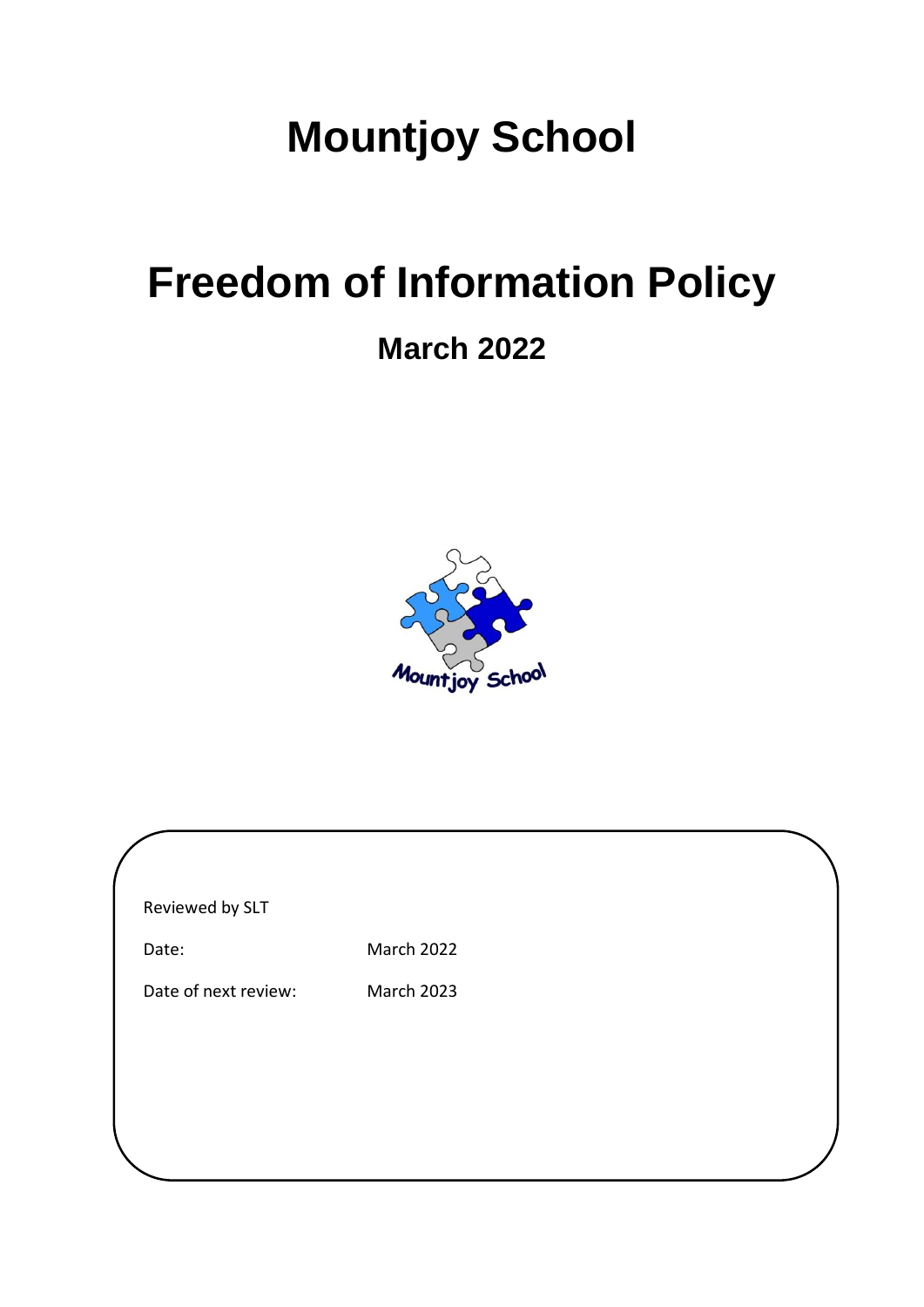### **Freedom of Information Policy**

One of the aims of the Freedom of Information Act 2000 (which is referred to as FOIA in the rest of this document) is that public authorities, including all maintained schools, should be clear and proactive about the information they will make public.

To do this we must produce a publication scheme, setting out:

- The classes of information which we publish or intend to publish;
- The manner in which the information will be published;
- Whether the information is available free of charge or on payment.

The scheme covers information already published and information which is to be published in the future. Some information which we hold may not be made public, for example personal information. This publication scheme conforms to the model scheme for schools approved by the Information Commissioner.

#### **Aims and objectives**

The school aims to:

- Enable every child to fulfil their learning potential with education that meets the needs of each child.
- Help every child develop the skills, knowledge and personal qualities needed for life.

This publication scheme is a means of showing how we are pursuing these aims.

#### **Categories of information published**

The publication scheme guides you to information which we currently publish (or have recently published) or which we will publish in the future. This is split into categories of information known as 'classes'.

The classes of information that we undertake to make available are organised into four broad topic areas:

- School Prospectus information published in the school prospectus;
- Governors' Documents information published in the School Profile and in other governing body documents;
- Pupils & Curriculum information about policies that relate to pupils and the school curriculum;
- School Policies and other information related to the school information about policies that relate to the school in general.

#### **How to request information**

If you require a paper version of any of the documents within the scheme, please contact the school by telephone, email, or letter. Contact details are set out below:

School telephone 01308 861155 Email **Email** office@mountjoy.dorset.sch.uk Website www.mountjoy.dorset.sch.uk If the information you're looking for isn't available via the scheme and isn't on our website, you can still contact the school to ask if we have it.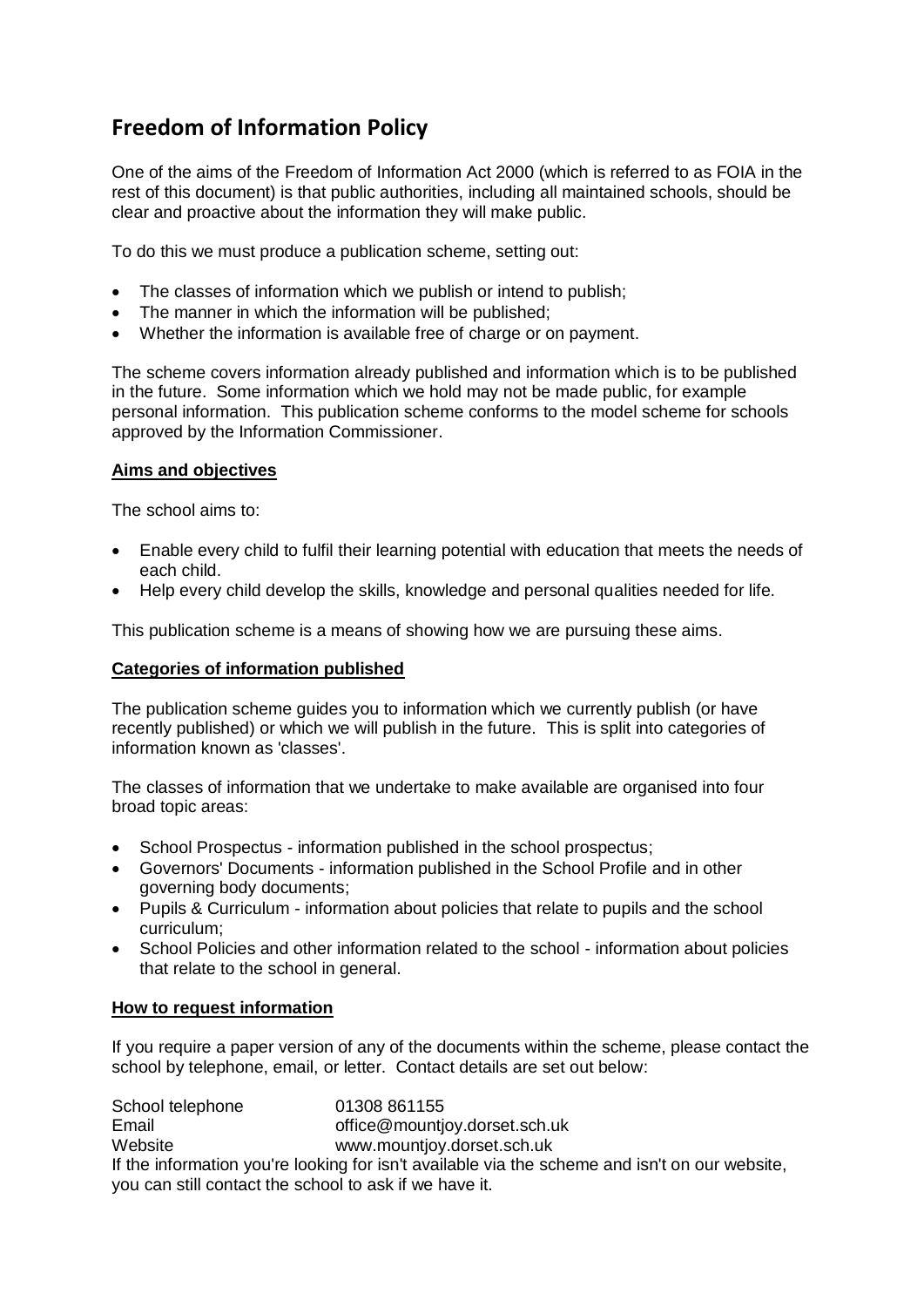#### **Paying for information**

Information published on our website is free, although you may incur costs from your internet service provider. If you don't have the internet, you can access our website using a local library or an Internet café.

Single copies of information covered by this publication are provided free unless stated otherwise. If your request means that we have to do a lot of photocopying or printing, or pay a large postage charge, or is for a priced item such as some printed publications or videos, we will let you know the cost before fulfilling your request.

#### **Classes of information currently published**

#### *School Prospectus*

Content of the school prospectus:

- arrangements for the admission of pupils with disabilities;
- details of steps to prevent disabled pupils being treated less favourably than other pupils;
- details of existing facilities to assist access to the school by pupils with disabilities;
- the accessibility plan (required under the Disability Discrimination Act 1995) covering future policies for increasing access to the school by pupils with disabilities;
- information about the implementation of the governing body's policy on pupils with special educational needs and any changes to the policy during the last year.

The school has the option to include additional information.

#### *The School Profile*

The profile is comprised of 'narrative' sections which the school will complete, and 'prepopulated' sections of statistical information inserted into the document by the DfE.

The subject headings for the narrative sections, which the school completes, are:

- What have been our successes this year?
- What are we trying to improve?
- How have our results changed over time?
- How are we making sure that every child gets teaching to meet their individual needs?
- How do we make sure our pupils are healthy, safe and well-supported?
- What have we done in response to Ofsted?
- How are we working with parents and the community?
- The Governing Body.
- Instrument of Government and the date the Instrument takes effect.
- The manner in which the governing body is constituted.
- The term of office of each category of governor if less than 4 years.
- The name of anybody entitled to appoint any category of governor.
- Agreed minutes of meetings of the governing body and its committees [current and last full academic school year].

Minutes of meeting of the governing body and its committees

*Pupils and curriculum policies*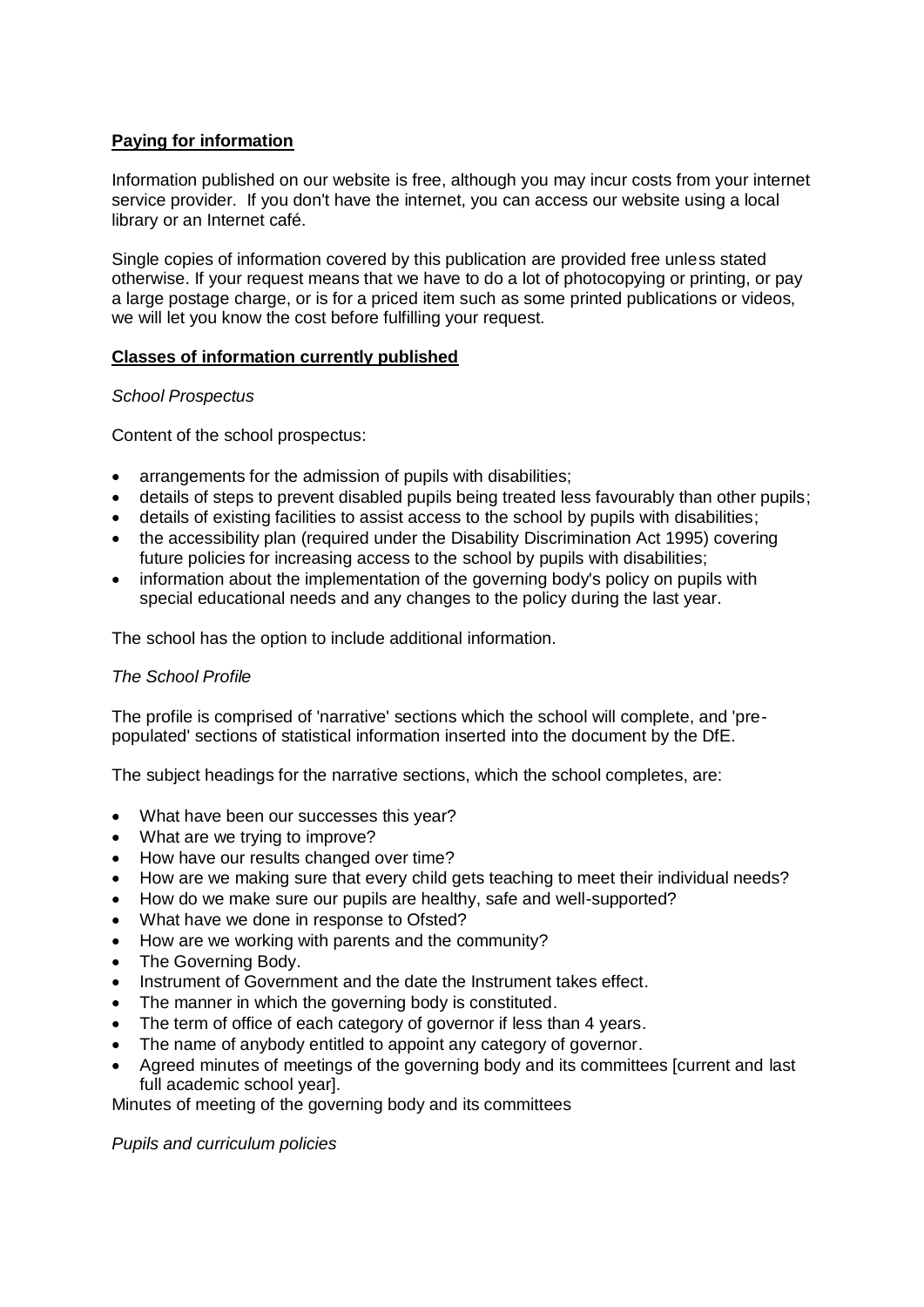This section gives access to information about policies that relate to pupils and the school curriculum.

- Home-school agreement. Statement of the school's aims and values, the school's responsibilities, the parental responsibilities and the school's expectations of its pupils for example homework arrangements.
- Curriculum Policy. Statement on following the policy for the secular curriculum subjects and religious education and schemes of work and syllabuses currently used by the school.
- Sex Education Policy. Statement of policy with regard to sex and relationship education.
- Special Education Needs Policy. Information about the school's policy on providing for pupils with special educational needs.
- Accessibility Plans. Plan for increasing participation of disabled pupils in the school's curriculum, improving the accessibility of the physical environment and improving delivery of information to disabled pupils.
- Race Equality Policy. Statement of policy for promoting race equality.
- Collective Worship. Statement of arrangements for the required daily act of collective worship.
- Careers Education Policy. Statement of the programmes of careers education provided for Key 4.
- Child Protection Policy. Statement of policy for safeguarding and promoting welfare of pupils at the school.
- Pupil Discipline. Statement of general principles on behaviour and discipline and of measures taken by the Headteacher to prevent bullying.

#### *School policies and other information related to the school*

This section gives access to information about policies that relate to the school in general.

- Published reports of Ofsted referring expressly to the school. Published report of the last inspection of the school and the summary of the report and where appropriate inspection reports of religious education in those schools designated as having a religious character.
- Post-Ofsted inspection action plan. A plan setting out the actions required following the last Ofsted inspection and where appropriate an action plan following inspection of religious education where the school is designated as having a religious character.
- Charging and Remissions Policies. A statement of the school's policy with respect to charges and remissions for any optional extra or board and lodging for which charges are permitted, for example school publications, music tuition, trips.
- School session times and term dates. Details of school session and dates of school terms and holidays.
- Health and Safety Policy and risk assessment. Statement of general policy with respect to health and safety at work of employees (and others) and the organisation and arrangements for carrying out the policy.
- Complaints procedure. Statement of procedures for dealing with complaints.
- Performance Management of Staff. Statement of procedures adopted by the governing body relating to the performance management of staff and the annual report of the head teacher on the effectiveness of appraisal procedures.
- Staff Conduct, Discipline and Grievance. Statement of procedure for regulating conduct and discipline of school staff and procedures by which staff may seek redress for grievance.
- Curriculum circulars and statutory instruments. Any statutory instruments, departmental circulars and administrative memoranda sent by the Department of Education and Skills to the head teacher or governing body relating to the curriculum.